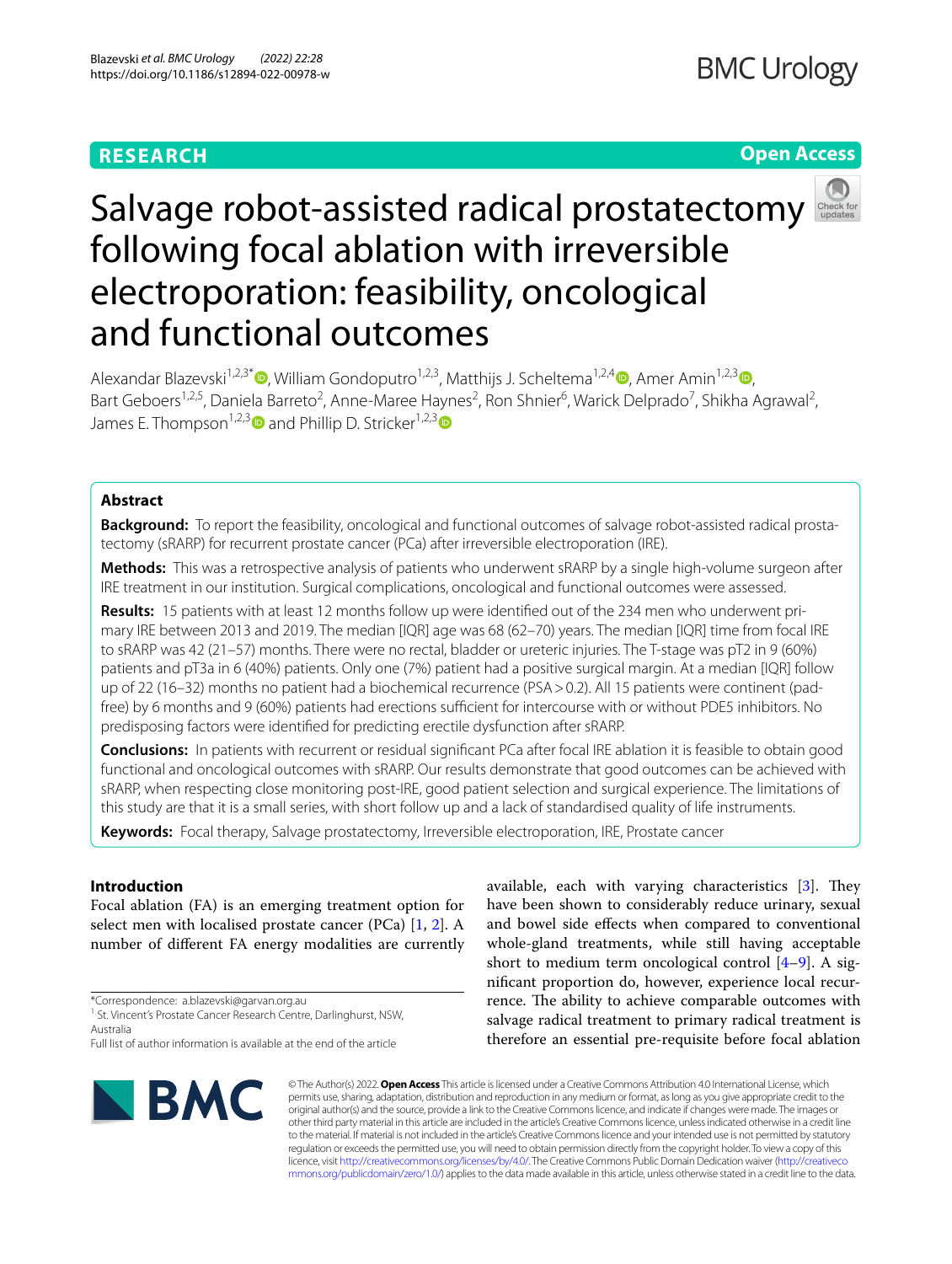is widely embraced by urologists and endorsed by 'best practise' guidelines.

Irreversible electroporation (IRE) ablates prostate tissue by delivering a high-voltage electric current between transperineally inserted electrodes [\[10\]](#page-6-5). Recent literature has demonstrated that IRE provides good short to medium-term oncological control with minimal impact of quality of life (QoL) [[7](#page-6-6), [8](#page-6-7)]. However, despite the satisfactory outcomes, there are still a signifcant number of patients that recur locally and need salvage treatment (Table [1\)](#page-1-0) with re-do focal ablation, robot-assisted radical prostatectomy (sRARP) or radiotherapy.

Currently there is only limited data on sRARP in men who have failed FA treatments  $[11–15]$  $[11–15]$  $[11–15]$  $[11–15]$ . While recent literature suggests that sRARP is feasible and has reasonable outcomes, no study has investigated the outcomes of sRARP in men after FA with IRE. The aim of this present study is to assess the feasibility, oncological and functional outcomes of patients treated with focal IRE who subsequently underwent sRARP at our centre.

## **Patients and methods**

#### **Study design**

Following institutional review board approval (HREC approval SVH 13/018 and 16/110), data were retrieved from a single centre (St. Vincent's Prostate Cancer Centre, Sydney, Australia) prospective database of patients treated with primary focal IRE between February 2013 and January 2020.

Patients that underwent a sRARP at our institution after at least one prior IRE procedure were included in the analysis. Patients were only included in the study if they had at least 12-month follow-up from the sRARP. No patient underwent an open radical prostatectomy in this series. We included consecutive patients with histopathological confrmed residual or recurrent clinically signifcant PCa. Salvage treatment (sRARP, radiotherapy or re-do IRE ablation) was ofered to patients

<span id="page-1-0"></span>**Table 1** Salvage treatments for patients treated with IRE ablation for the primary treatment of prostate cancer

| 234 Patients underwent IRE ablation as primary treatment for<br>prostate cancer |          |  |
|---------------------------------------------------------------------------------|----------|--|
| Re-do IRE ablation                                                              | $n = 27$ |  |
| Radiotherapy                                                                    |          |  |
| <b>FBRT</b>                                                                     | $n = 4$  |  |
| Brachytherapy                                                                   | $n=2$    |  |
| Radical Prostatectomy                                                           | $n = 19$ |  |
| Our institution                                                                 | $n = 17$ |  |
| Our Institution with 12 months follow-up post-surgery                           | $n = 15$ |  |
| Other institution                                                               | $n=2$    |  |

whose post-IRE biopsy showed clinically signifcant PCa (Gleason grade group > 2) (Table [1\)](#page-1-0). It was an institution policy to ofer a maximum of two focal therapy sessions per patient. All patients are offered a consultation with a radiation oncologist independently.

Indications for sRARP in this setting included -

- 1. Multifocal intermediate risk prostate cancer following IRE
- 2. Patients' decision not to undergo further focal ablation therapy
- 3. Two treatments of focal ablation with further signifcant recurrence
- 4. Signifcant upgrading in PCa not amenable to further focal ablation
- 5. Physicians lack of comfort with persisting with focal therapy.

Metastatic disease was excluded by prostate-specifc membrane antigen (PSMA)/positron emission tomography (PET) scan. All patients had a life expectancy greater than 10 years. Patients who previously received androgen deprivation therapy or radiotherapy were excluded. All sRARP's were performed by a single surgeon (PS). Decisions about neurovascular bundle preservation were made by the surgeon based on intraoperative fndings, prior imaging and biopsy. A pelvic lymph node dissection was performed, where appropriate according to Briganti nomogram (>5 risk of LNMs). All pathological specimens were reviewed by a dedicated uro-pathologist (WDP).

In our institution, patients undergoing FA with IRE are monitored rigorously during follow up with serial PSA levels (every three months for the frst year and then every six months thereafter). All patients undergo a T1/ T2 MRI within a week of treatment to ensure adequate ablation of the intended area and then a multiparametric MRI (mpMRI) at six months post treatment to assess for recurrence/residual disease. Patients subsequently undergo a transperineal biopsy (template with targeted biopsies of ablated area) at 12 months (or earlier if suspicion on MRI) to assess for oncological control. Follow up schedule or salvage treatment is dictated thereafter by the 12-month post treatment biopsy.

## **Data collection**

IRE data was collected prospectively for each patient. The data that was collected included: age at IRE ablation, PSA level prior to treatment, pre-treatment biopsy Gleason score, mpMRI, area ablated, ablation treatment parameters including number of electrodes, volts and sets, post treatment PSA levels, mpMRI and biopsy results. It was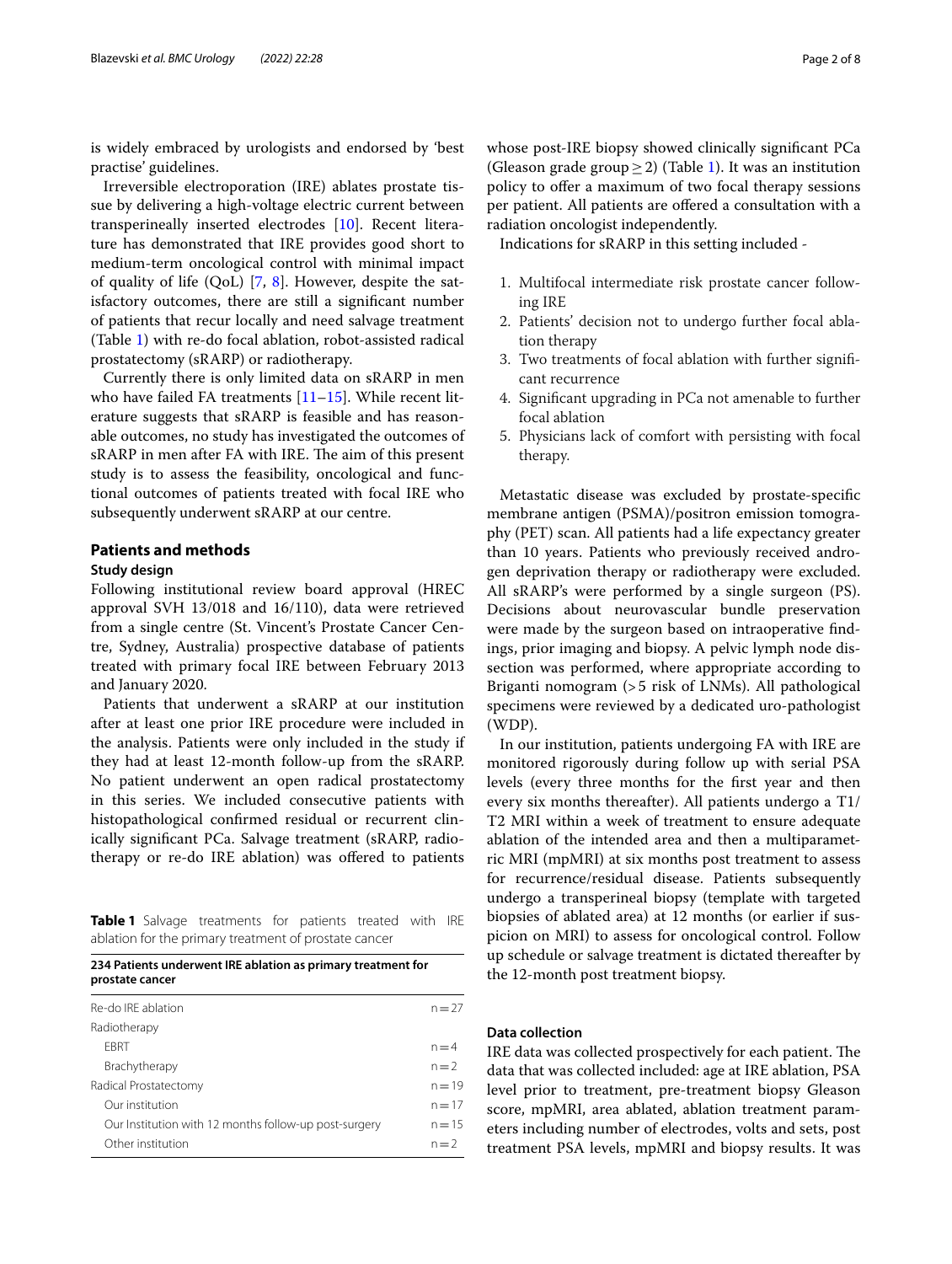also recorded if a patient had a second IRE ablation prior to prostatectomy.

For each patient data for sRARP was collected retrospectively. This data included: age at surgery, date of surgery, pre-treatment PSA level and biopsy Gleason score, histopathological data from sRARP, operative data, postoperative complications, follow-up PSA levels, need for adjuvant/salvage treatment and patient-reported continence and erectile function measures (collected by independent data managers).

Urinary continence was strictly defned as self-reported lack of need for continence pads (0 pads usage). Patients were considered potent when they had self-reported erections frm enough for penetrations with or without the use of a phosphodiesterase type 5 inhibitor.

### **Statistical analysis**

Quantitative variables are shown in median and interquartile (IQR) scores. A Mann–Whitney U test was used to compare pre-operative parameters with the development of erectile dysfunction after sRARP. Statistical analysis was done with the R statistical environment, versions 3.1.0. Statistical signifcance was considered *p*<0.05.

#### **Results**

A total of 15 patients were included in the analysis. The median (IQR) age of the cohort was 68 (62.5–70) years. The median (IQR) time from focal IRE ablation to  $sRARP$ was 42 (21–57) months. The median (IQR) PSA level prior to surgery was  $6.6$  (4.1–8.4) ng/mL (Table [2\)](#page-2-0).

sRARP was performed in all patients without any conversion to open surgery during the procedure. Bilateral nerve sparing was performed in 9 patients (60%) and unilateral or partial nerve sparing in 6 patients (40%). There were no rectal, bladder or ureteric injuries in this series. Pelvic lymph node dissection (PLND) was only performed in 4 patients (27%). Dissection difficulty attributed to prior focal ablation with IRE was mentioned in 12 patients (80%). The median prostate volume (IQR) was 56 (43–70) mL. The median bloods loss was 200 mL and median length of stay was two days (Table [3\)](#page-3-0).

In terms of oncological outcomes, the Gleason grade was  $3+4=7$  (grade group 2) in eight patients (53%);  $4+3=7$  (grade group 3) in one patient (7%);  $4+4=8$ (grade group 4) in three patients (20%) and  $4+5=9$ (grade group 5) in three patients  $(20\%)$ . The T-stage distribution was pT2 in nine patients (60%) and pT3a in six patients (40%). Of the four patients that had a PLND, only one had a single positive lymph node. An in-feld recurrence was found in two patients (13%), adjacent PCa to the ablation zone was found in two patients (13%) and an out-of-feld recurrence in 11 patients (73%). A positive surgical margin (PSM) was present in one patient (7%).

## <span id="page-2-0"></span>**Table 2** Preoperative characteristics

| Number of patients                              | 15               |
|-------------------------------------------------|------------------|
| Age at sRARP, years, median (IQR)               | 68 (62-70)       |
| PSA level before focal IRE, ng/ml, median (IQR) | $4.9(5.2 - 6.7)$ |
| Gleason Grade/ISUP Group before FT, n (%)       |                  |
| $3 + 3/1$                                       | 1                |
| $3 + 4/2$                                       | 13               |
| $4 + 3/3$                                       | 1                |
| Number of ablations                             | 1                |
| Number of electrodes                            | $4(4-6)$         |
| Number of sets                                  | $(6 - 10)$       |
| Maximum voltage                                 | 2500 (2250-2660) |
| Minimum voltage                                 | 1350 (1200-1500) |
| IRE Ablation site, n %                          |                  |
| Posterior Base to Mid                           | 7                |
| Posterior Apex to Mid                           | $\overline{4}$   |
| Posterior Base to Apex                          | 1                |
| Anterior Base to Mid                            | $\overline{2}$   |
| Anterior Base to Apex                           | 1                |
| Number of re-do ablations for recurrence        | $\overline{4}$   |
| PSA level before sRARP, ng/ml, median (IQR)     | $6.6(4.1 - 8.4)$ |
| Location of recurrence, n (%)                   |                  |
| Infield                                         | $\mathfrak{D}$   |
| Adjacent                                        | $\mathfrak{D}$   |
| Out-of field                                    | 11               |
| Frectile function sufficient for intercourse    | 14/15 (93.3%)    |

The length of the PSM in this patient was 1.5 mm and the Gleason grade was 3. When compared to biopsy prior to sRARP, one patient (7%) had Gleason grade group upgraded while two patients (14%) had it downgraded.

#### **Patient characteristics before IRE**

The median PSA (IOR) prior to initial focal IRE ablation was 4.9 (5.2–6.7) ng/mL. The Gleason grade was  $3+3=6$ (grade group 1) in one patient  $(7%)$ ,  $3+4=7$  (grade group 2) in 13 patients (87%) and  $4+3=7$  (grade group 3) in one patient (7%). All patients had one IRE ablation in the initial treatment. Four patients (27%) had a re-do IRE ablation as a separate procedure. The median  $(IQR)$ number of electrodes uses was 4 (4–6) and the number of sets (IQR) was 6 (6–10). The median (IQR) maximum voltage applied during IRE ablation was 2500 (2250– 2660) and the minimum voltage was 1350 (1200–1500). Anterior ablation was performed in three patients (20%) while posterior ablation in 12 patients  $(80\%)$ . The apex of the prostate was included in 6 patients (40%).

At a median (IQR) follow-up of 22 (16–32) months, no patient developed biochemical recurrence. No patient has developed metastatic disease or died. No patient received post-operative radiotherapy (Table [4\)](#page-4-0).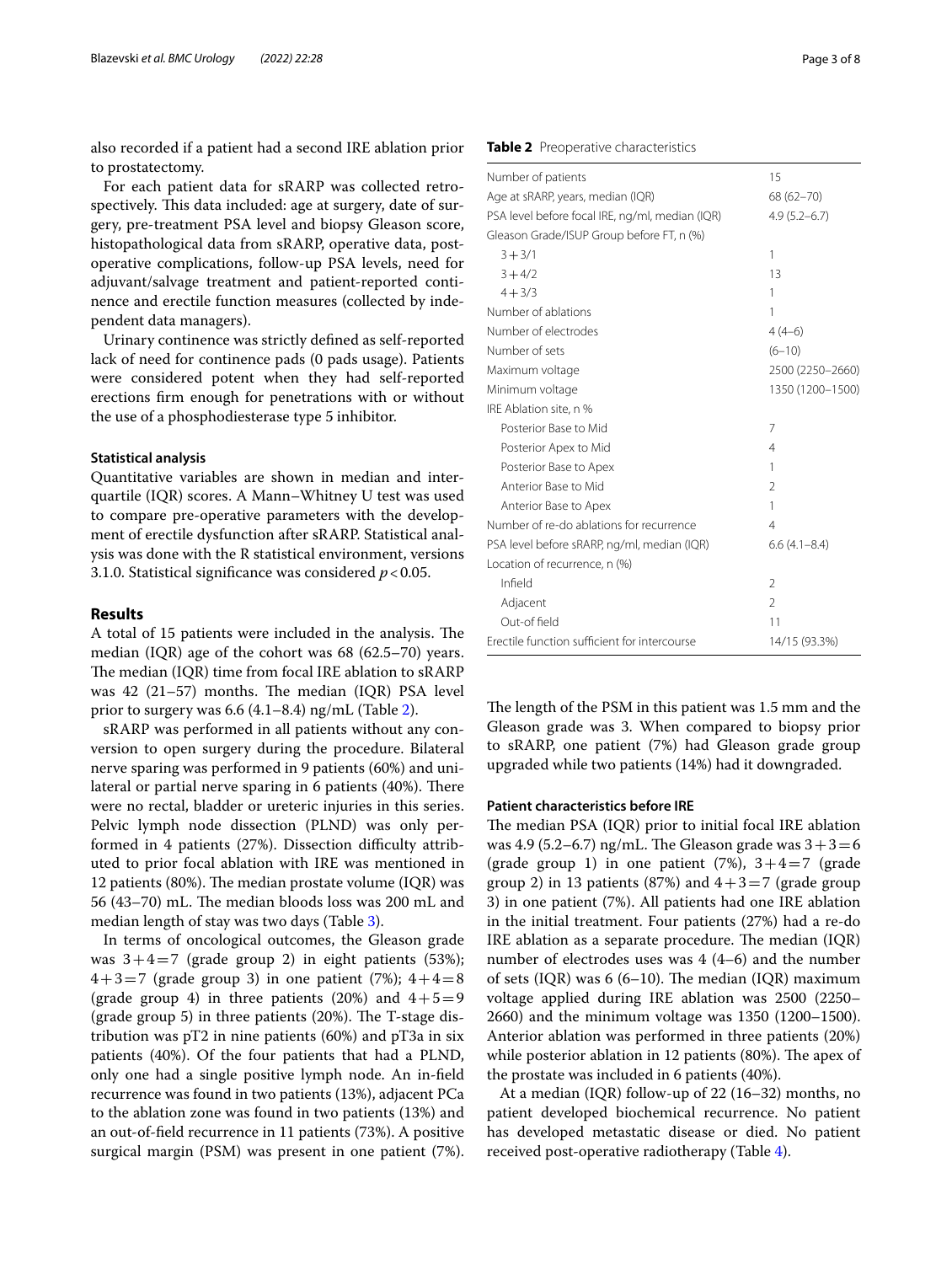<span id="page-3-0"></span>**Table 3** Operative and follow-up details

| Prostate vol, median (mL) (IQR)                                           | $56(43 - 70)$  |
|---------------------------------------------------------------------------|----------------|
| Index tumour vol, median (mL) (IQR)                                       | $0.75(0.25-1)$ |
| Time between initial IRE ablation and sRARP (mo), median (IQR)            | $42(21-57)$    |
| Nerve sparing, n (%)                                                      |                |
| Unilateral                                                                | 6 (40%)        |
| Bilateral                                                                 | $9(60\%)$      |
| None                                                                      | 0              |
| Pelvic lymph node dissection, n (%)                                       | 4 (27%)        |
| Gleason Grade/ISUP GGG after sRP, n (%) [Index Lesion]                    |                |
| $3 + 3/1$                                                                 | $\mathbf 0$    |
| $3 + 4/2$                                                                 | 8 (53%)        |
| $4 + 3/3$                                                                 | 1(7%)          |
| $4 + 4/4$                                                                 | 3 (20%)        |
| $4 + 5/5$                                                                 | 3(20%)         |
| Gleason Grade/ISUP GGG after sRP, n (%) [Composite]                       |                |
| $3 + 3/1$                                                                 | $\mathbf 0$    |
| $3 + 4/2$                                                                 | 9(60%)         |
| $4 + 3/3$                                                                 | 3(20%)         |
| $4 + 4/4$                                                                 | 0              |
| $4 + 5/5$                                                                 | 3(20%)         |
| Surgical margin involvement, n (%)                                        | 1(7%)          |
| T stage, n (%)                                                            |                |
| pT <sub>2</sub>                                                           | 9(60%)         |
| pT3a                                                                      | 6 (40%)        |
| pT3b                                                                      | $\overline{0}$ |
| Presence of cribriform pattern, n (%)                                     |                |
| Yes                                                                       | 5 (33%)        |
| <b>No</b>                                                                 | 9(67%)         |
| Surgical complications, n (%) (rectal injury, cystotomy, ureteric injury) | $\overline{0}$ |
| Blood loss, mL, media (IQR)                                               | 200 (200-250)  |
| Length of Stay, median                                                    | 2 days         |
| Follow-up (mo) since sRARP, median (IQR)                                  | $20(15-30)$    |
| Postoperative RT, n (%)                                                   | $\mathbf 0$    |
| Metastasis, n (%)                                                         | $\mathbf 0$    |
| Continence, n (%)                                                         |                |
| Pad free after 3 months                                                   | 14             |
| Pad free after 6 months                                                   | $\mathbf{1}$   |
| Incontinent                                                               | $\mathbf 0$    |
| Erections, n (%)                                                          |                |
| Potent                                                                    | 5 (33%)        |
| Potent with PDE-5 inhibitor                                               | 4 (27%)        |
| Impotent                                                                  | 6 (40%)        |

In terms of functional outcomes, 14 men (93%) were pad-free by 3 months and all men were pad-free by 6 months. Erectile function sufficient for intercourse with or without a PDE-5 inhibitor was preserved in 9 (60%) patients (Table [5\)](#page-4-1).

## **Procedure description**

All men underwent sRARP using the Da Vinci platform. The sRARP procedure was performed as a routine anterior, transperitoneal RARP except that the area previously ablated with IRE was dissected last. Fibrosis is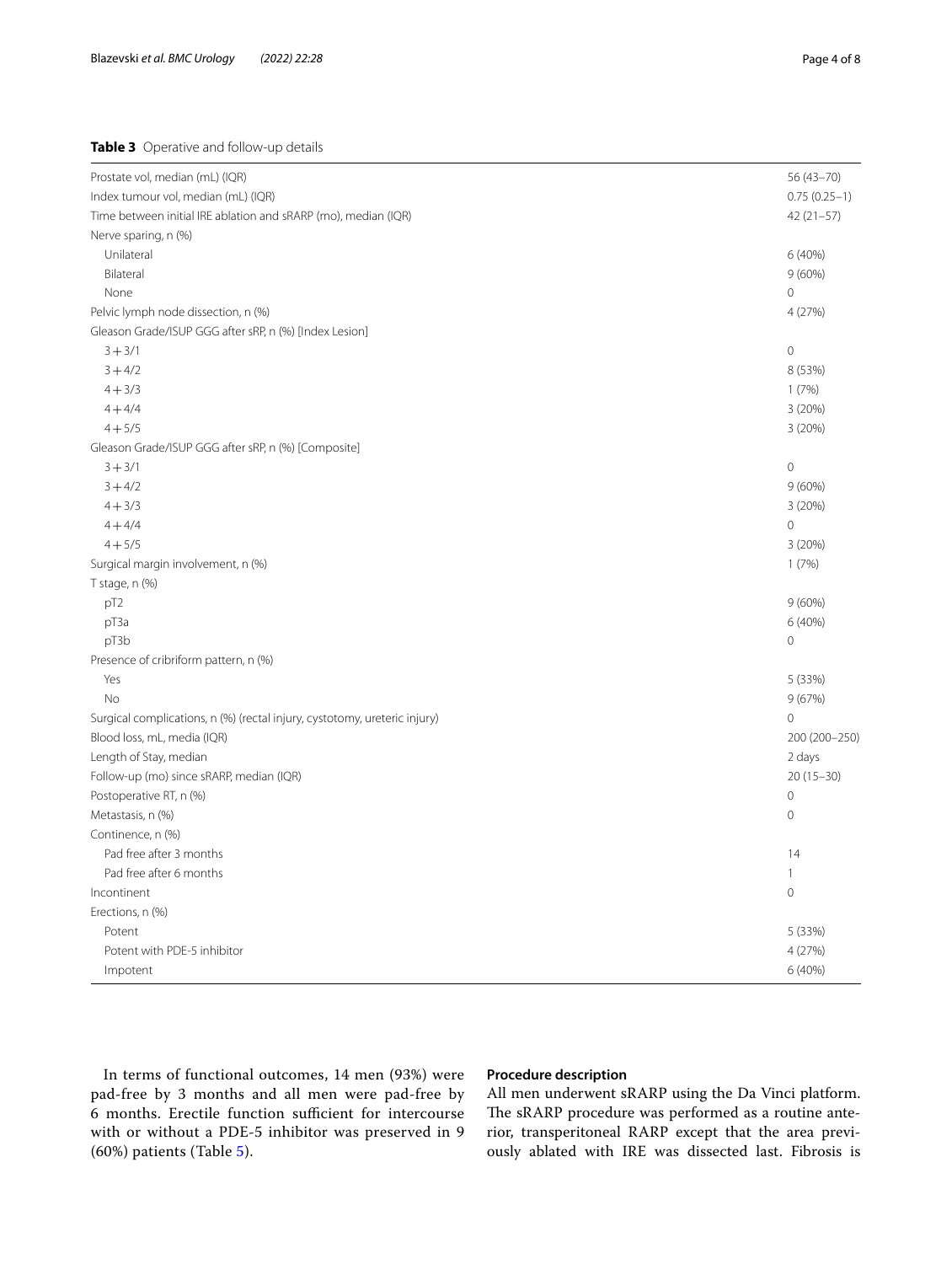#### <span id="page-4-0"></span>**Table 4** Follow up details

| Follow-up (mo) since sRARP, median (IQR) | $22(16-32)$      |
|------------------------------------------|------------------|
| Postoperative RT, n (%)                  | 0                |
| Metastasis, n (%)                        | $\left( \right)$ |
| Continence, n (%)                        |                  |
| Pad free after 3 months                  | 14               |
| Pad free after 6 months                  |                  |
| Incontinent                              | 0                |
| Erections, n (%)                         |                  |
| Potent                                   | 5 (33%)          |
| Potent with PDF-5 inhibitor              | 4 (27%)          |
| Impotent                                 | 6(40%)           |

always encountered in the ablated area. It is dissected last to help align the anatomy as accurately as possible and increase mobility of the prostate to allow an improved nerve spare on that side of the prostate. The ablated area is difficult to dissect and requires slow, careful dissection. While every attempt is made to preserve the neurovascular bundle, the dissection in the ablated area is wider and may inevitably include the nerves. Prior imaging and biopsy also aides in determining how wide to make the dissection on the treated side. During the procedure every attempt is made to preserve the bladder neck and maximise urethral length. A bladder neck plication stitch is utilised in the aim to improve recovery of urinary continence.

## **Discussion**

The long natural history of intermediate risk PCa and the extremely low 10-year mortality rate, even with observation (Protect, PIVOT), has made focal ablative treatments an attractive option to reduce the risks and QoL effects of treatment in this group  $[16–18]$  $[16–18]$  $[16–18]$ . However, whilst this treatment modality has been embraced by a small number of urologists globally there is still considerable concern regarding the possibility of worse outcomes after subsequent radical whole-gland treatments if focal treatment fails. Currently there is limited data regarding sRARP in patients post focal therapy, with the majority of studies reporting oncologic and functional outcomes that appear inferior to those of primary nerve-sparing RARP, LDR brachytherapy and EBRT/ IMRT for favourable intermediate-risk disease [[11](#page-6-8)[–15](#page-7-0), [19,](#page-7-3) [20](#page-7-4)].

These studies have reported on patients previously treated with high-intensity focused ultrasound (HIFU), cryotherapy or vascular-targeted photodynamic therapy. This present study reports the first series of sRARP in patients undergoing prior focal IRE ablation.

For instance, Thompson et al. showed that sRARP post HIFU ablation was safe but had sub-optimal continence, sexual and oncological outcomes when compared to primary RARP [[19,](#page-7-3) [20\]](#page-7-4). In this series only 65.5% of men were pad-free by 12 months post sRARP. Furthermore T3a/b disease was found in 64.5% of patients and positive surgical margin in 44.4%. These results may be explained by diferent surgeons performing the focal HIFU ablation to the surgeons performing the sRARP procedure. The results in our current series may be superior because the patients received more intense follow up post focal ablation which included 3-monthly PSA, 6-month mpMRI and 12-month transperineal biopsy.

Additionally, another series investigating RP post focal ablation (with most men receiving HIFU or laser ablation) showed that T3 disease was found in 59% of men and 38% had a positive surgical margin. In this study, 91.2% of men were pad-free at last follow up. Importantly, there was only a median interval of 10 months between focal ablation to salvage radical prostatectomy in this series suggesting that the men may not have been suitable for focal ablation in the frst instance. Also, the majority (82.4%) of these men had an open radical prostatectomy [\[11\]](#page-6-8).

In another study, Pierrard et al., showed that sRARP post vascular-targeted photodynamic therapy was safe and feasible. Here 31% of men had T3 disease and 31% had positive surgical margins. Furthermore 75% of men recovered potency and 88% of men required 1 pad or less at 12 months post treatment. The superior functional outcomes in this study may be secondary to the focal ablation being of a non-thermal modality [[13\]](#page-7-5).

Furthermore, a recent prospective pair matched study by Bhat et al. compared sRARP post focal ablation compared to primary RARP patients. Here the authors showed that the primary RARP patients were more likely to have a nerve sparing procedure and that

## <span id="page-4-1"></span>**Table 5** Mann–Whitney U test showing no predictive factors for erectile dysfunction after sRARP

|                                          | Erection sufficient for intercourse ( $n = 9$ ) | Erections insufficient for intercourse ( $n = 6$ ) P |       |
|------------------------------------------|-------------------------------------------------|------------------------------------------------------|-------|
| Age (median, IQR)                        | $62(60-68)$                                     | $65(62-67)$                                          | 0.712 |
| Baseline EPIC sexual score (median, IQR) | 77.325 (68.73-84.13)                            | 68.27 (60.59-76.925)                                 | 0.894 |
| Redo Ablation                            | $(11\%)$                                        | $3(50\%)$                                            | 0.690 |
| Prior PDE-5 use before IRE               | $0(0\%)$                                        | 2(33%)                                               | 0.299 |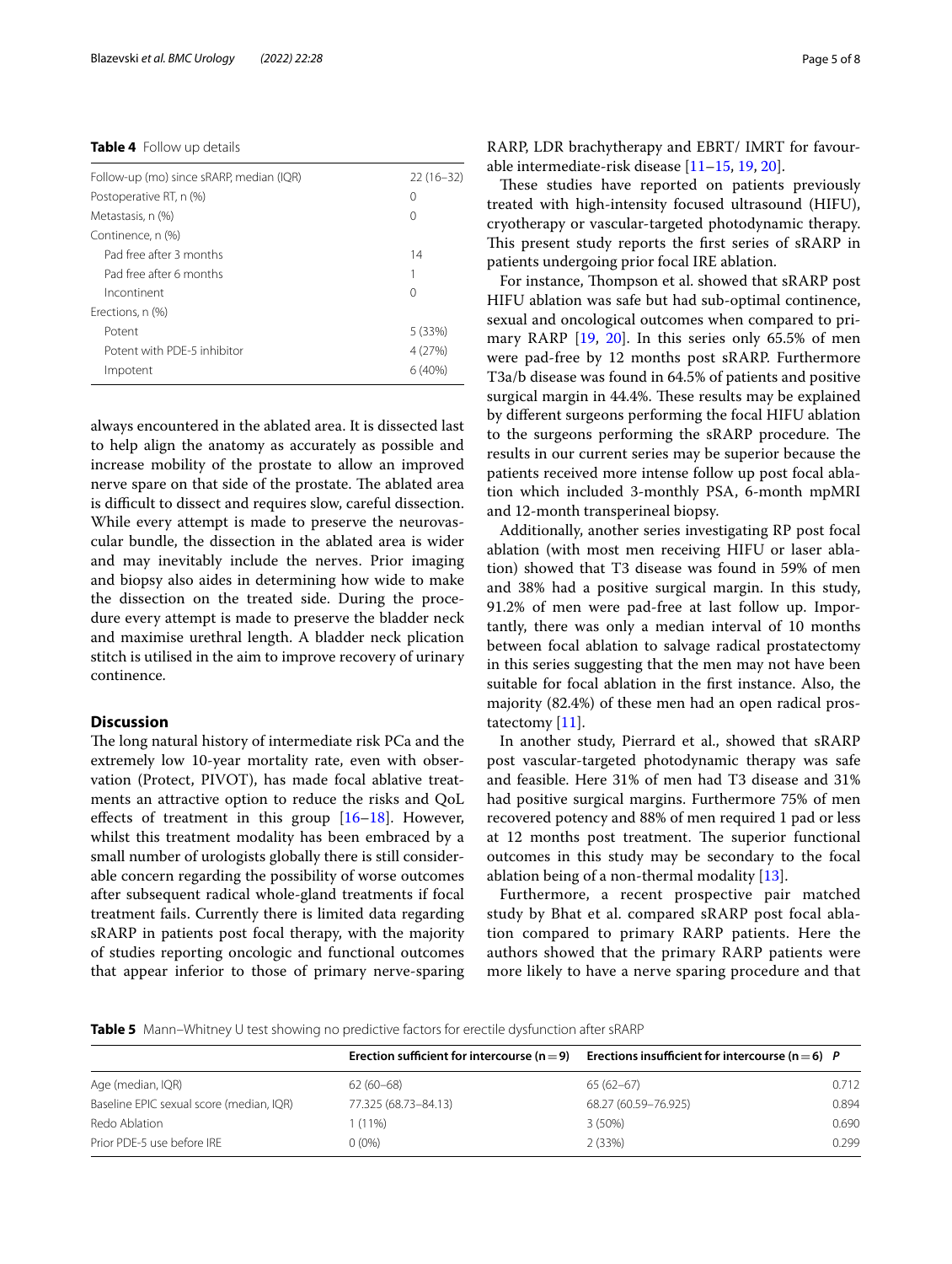the sRARP group had a higher incidence of positive surgical margin (40% vs. 15%) [\[21](#page-7-6)].

Primary radical prostatectomy (RP), either robotic or open, is a common procedure with known but acceptable complications including incontinence and erectile dysfunction [[22\]](#page-7-7). However, it is well recognised that salvage RP after radiotherapy or focal ablation is a diffcult operation that can have signifcant morbidity and requires considerable experience and technical ability to perform [\[23](#page-7-8), [24](#page-7-9)].

It is currently unknown how to defnitively monitor patients who have had prior FA regardless of the modality used. There are varying follow-up schedules used around the world. In our institution we monitor patients with 3-monthly PSA levels for the frst year, a mpMRI at 6 months and then a transperineal template biopsy with targeted biopsies of the ablated area at 12 months post treatment. If biopsy is negative, then patients are monitored with 6-monthly PSAs, imaging at 12–24 months and repeat biopsy in 2–4 years. A positive biopsy is defined as prostate cancer  $\geq$  Gleason  $3+4$ . Patients with recurrent or residual PCa have a discussion about re-do IRE ablation (maximum of 2 ablations) or defnitive whole-gland therapy.

In this current study 15 men underwent sRARP for recurrent disease after focal IRE ablation. This study has demonstrated that sRARP is safe and feasible in men experiencing recurrent disease post focal ablation with IRE. The positive margin rate of 7% and extracapsular disease of 40% show that the oncological results are comparable to those of primary RP.

Furthermore, these results are superior to other recent studies investigating salvage RP in the post focal ablation setting. There are a number of reasons why this may be the case. Firstly, the intensive follow-up of the FA patients allows for early identifcation of recurrence or residual disease. While mpMRI is useful in the monitoring of FT patients, it has a low NPV and therefore, we believe that a biopsy is essential in the surveillance of these patients [[25](#page-7-10)].

Focal therapy centres that only use PSA and MRIbased follow up without routine biopsy may compromise the opportunity for cure in a small subset of patients unless a follow-up biopsy is performed, due to the lower sensitivity of mpMRI post-FA as a result of extensive treatment artefact which severely distorts the T2 and DWI sequences that are the foundation of mpMRI prostate analysis. With the development of novel prostate imaging such as PSMA PET/CT, the NPV of combined MRI+PSMA imaging-based surveillance protocols may be higher in the future and reach a point where routine biopsy is no longer required [[26\]](#page-7-11).

Secondly, it is important to note that in this series the same surgeon who performed all IRE ablations also performed all sRARP's. This differs to many other centres where the urologist who performs FAs are not the same as those who perform sRARP's. Such separation of treatment teams may lead to 'reluctance' to biopsy and refer treatment failures, similar to the well documented underreferrals and delayed referrals by urologists to radiation oncologists for biochemical recurrence after RARP. The unique fact that a single urologist (PS) was able to ofer FA and was highly experienced in sRARP at our centre may have led to superior PSM and ECE outcomes in the cohort as the surgeon had a lower threshold to operate. Therefore, we suggest that surgeons who offer FA treatments, have a close relationship with a surgeon that performs sRARP (Additional fles [1,](#page-6-9) [2](#page-6-10)).

One important fnding from this study is that despite a negative follow up biopsy post-treatment, some patients still recur. Therefore, ongoing active surveillance of this cohort is encouraged. Four patients with negative post treatment biopsies and imaging later developed high risk prostate cancer (median time post IRE treatment was 48 months). In these patient's PSA velocity was the trigger for biopsy.

The importance of early salvage surgery has also been shown in patients with radiation recurrent PCa. Bianco et al. showed that salvage prostatectomy was associated with superior local control if the pre-operative PSA was less than 4 ng/mL [[27\]](#page-7-12). While the PSA nadir post radiation is far lower than in focal ablation, the pre-operative PSA level was still relatively low in our cohort (PSA 6.6 ng/mL).

Functional outcomes were similar to those from our previously reported primary RARP series with all patient's continent by 6 months and sexual function was preserved in the majority of patients  $[28]$  $[28]$ . There were no obvious predictive factors identifed for erectile dysfunction after sRARP. However, it is important to point out that the numbers in this cohort are very low and no conclusion can be made from this analysis. It has previously been shown that there is no correlation between prostate segment treatment with IRE and erectile dysfunction or continence [\[29\]](#page-7-14).

This study had several limitations. Firstly, this is a small, single-centre, single-surgeon retrospective study with short median follow-up of 22 months. Secondly, the surgeon was very experienced in terms of radical prostatectomy overall (> 7000), robotic prostatectomy (> 2500), salvage prostatectomy (> 50) and IRE focal ablation  $(>300)$ . Therefore, these results may not be applicable to all centres or urologists. Also, there is bias in this paper in that the patients selected for sRARP were likely chosen given the aggressiveness of their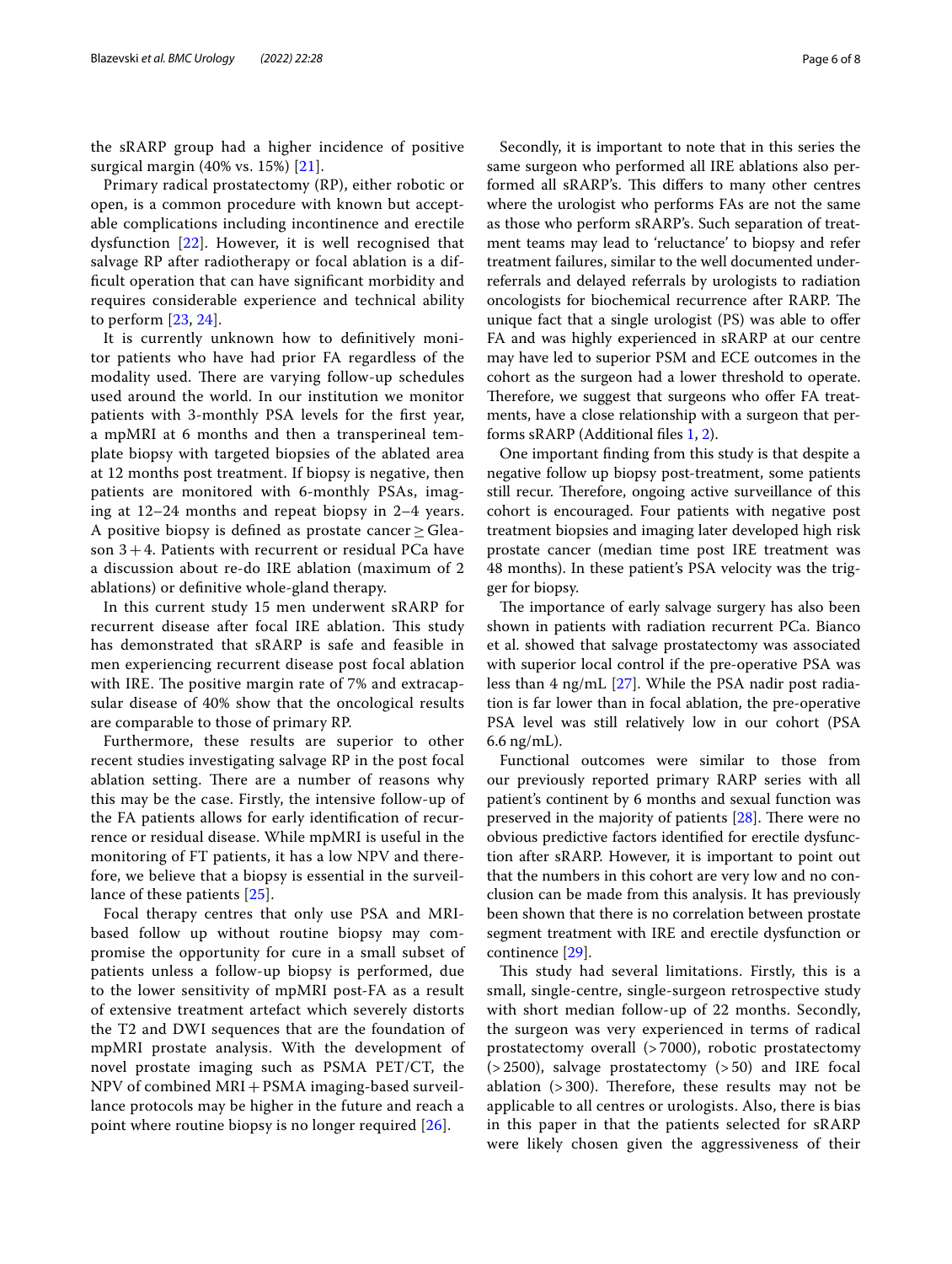disease. Patients opting for re-do IRE ablation or radiotherapy were not included in this study and therefore does not give an accurate representation of all patients that recur post IRE. Future multi-centre and multi-surgeon studies and the inclusion of patients undergoing other salvage treatments (i.e. repeat IRE and salvage radiotherapy) would give a greater understanding of the management of patients with local recurrence after focal IRE. Lastly the functional outcomes were collected retrospectively from contemporaneous patient records at the time of post-operative consultations with the surgeon and clinical nurse specialist, given that patients at our institution only completed validated questionnaires post IRE ablation and not post radical surgery.

In conclusion, sRARP after focal IRE by an experienced surgeon is feasible, safe and may achieve acceptable oncological and functional outcomes which may be comparable to primary RARP. sRARP should therefore be considered as a suitable treatment option for selected patients with recurrent or residual disease following focal IRE ablation. Intensive follow-up post focal treatment and a low threshold to progress to radical treatment appears essential to achieving good outcomes.

## **Supplementary Information**

The online version contains supplementary material available at [https://doi.](https://doi.org/10.1186/s12894-022-00978-w) [org/10.1186/s12894-022-00978-w.](https://doi.org/10.1186/s12894-022-00978-w)

<span id="page-6-10"></span><span id="page-6-9"></span>Additional file 1. Fibrosis encountered during salvage robot assisted radical prostatectomy in patient that has had previous focal IRE ablation.

Additional file 2. Difficult apical prostate dissection during salvage robot assisted radical prostatectomy following previous ablation with focal IRE.

#### **Acknowledgements**

The authors acknowledge CANSTO database at Garvan Institute of Medical Research and Jayne Matthews for clinical support.

#### **Authors' contributions**

AB: Project development, data collection, manuscript writing/editing, data analysis. WG: data collection, manuscript writing/editing, data analysis. AA: Manuscript writing/editing, data analysis. MS: Project development, manuscript writing/editing, data analysis. BG: Data Manuscript writing/editing, data analysis. A-MH: Data collection, Ethics. DB: Data collection. SA: Data collection, Ethics. RS: Data Collection (radiologist). WD: Data Collection (pathologist). JT: Manuscript writing/editing. PS: Project Development, Manuscript writing/edit‑ ing. All authors read and approved the fnal manuscript.

#### **Funding**

Funding/Support and role of the sponsor: Funding of this study at St. Vincent's Private Hospital Sydney and the Australian Prostate Cancer Research Centre-NSW (APCRC-NSW) has been made possible by the Australian Commonwealth Department of Health and Ageing and the St. Vincent's Prostate Cancer Centre.

#### **Availability of data and materials**

The data analyses generated and available within the presentenced study, but specifc datasets are kept confdential due to their nature of including clinical,

pathological and radiological details. Further information regarding dataset analysis may be available from the corresponding author upon request.

#### **Declarations**

#### **Ethics approval and consent to participate**

The board of the Human Research Ethics Committee of St. Vincent's Hospital (Sydney, Australia) approval prospective acquisition of patient reported QoL outcomes (HREC Approval SVH 13/018) after institutional review. The analysis and data collection were performed following the declaration of Helsinki after written informed consent was obtained from all patients.

## **Consent for publication**

Not applicable.

#### **Competing interests**

Prof. Phillip Stricker is a paid consultant to Angiodynamics. Dr. Alexandar Blazevski is a paid proctor to Getz Healthcare. All other authors have nothing to disclose.

#### **Author details**

<sup>1</sup> St. Vincent's Prostate Cancer Research Centre, Darlinghurst, NSW, Australia. <sup>2</sup> Garvan Institute of Medical Research and Kinghorn Cancer Centre, Darlinghurst, NSW, Australia. <sup>3</sup>St. Vincent's Clinical School, University of New South Wales, Sydney, Australia. <sup>4</sup>Department of Urology, Amsterdam UMC, Amsterdam, The Netherlands. <sup>5</sup> Department of Interventional Radiology, Amsterdam UMC, Amsterdam, The Netherlands. <sup>6</sup>I-MED Radiology, Sydney, NSW, Australia.<br><sup>7</sup> Douglas Hank: Moir Pathology, Macquarie Park, NSW, Australia. Douglas Hanly Moir Pathology, Macquarie Park, NSW, Australia.

#### Received: 28 October 2021 Accepted: 27 January 2022 Published online: 02 March 2022

#### **References**

- <span id="page-6-0"></span>Lodeizen O, de Bruin M, Eggener S, et al. Ablation energies for focal treatment of prostate cancer. World J Urol. 2019;37(3):409–18.
- <span id="page-6-1"></span>2. Valerio M, Cerantola Y, Eggener S, et al. New and established technology in focal ablation of the prostate: a systematic review. Eur Urol. 2017;71(1):17–34.
- <span id="page-6-2"></span>3. Perera M, Krishnananthan N, Lindener U, Lawrentschuk N. An update on focal therapy for prostate cancer. Nat Rev Urol. 2016;13(11):641–53.
- <span id="page-6-3"></span>4. Guillaumier S, Peters M, Arya M, et al. A multicentre study of 5-year outcomes following focal therapy in treating clinically significant nonmetastatic prostate cancer. Eur Urol. 2018;74(4):422–9.
- 5. Shah TT, Peters M, Eldred-Evans D, et al. Early-medium-term outcomes of primary focal cryotherapy to treat nonmetastatic clinically significant prostate cancer from a prospective multicentre registry. Eur Urol. 2019;76(1):98–105.
- 6. Noweski A, Roosen A, Ledbai S, et al. Medium-term follow-up of vasculartargeted photodynamic therapy of localised prostate cancer using TOOKAD soluble WST-11 (phase II trials). Eur Urol Focus. 2019;5(6):1022–8.
- <span id="page-6-6"></span>7. Blazevski A, Scheltema MJ, Yuen B, et al. Oncological and quality-oflife outcomes following focal irreversible electroporation as primary treatment for localised prostate cancer: a biopsy monitored prospective cohort. Eur Urol Oncol. 2020;3(3):283–90.
- <span id="page-6-7"></span>8. Collettini F, Enders J, Stephan C, et al. Image-guided irreversible electroporation of localised prostate cancer: functional and oncologic outcomes. Radiology. 2019;292(1):250–7.
- <span id="page-6-4"></span>9. Chao B, Llukani E, Lepor H. Two-year outcomes following focal laser ablation of localised prostate cancer. Eur Urol Oncol. 2018;1(2):129–33.
- <span id="page-6-5"></span>10. Blazevski A, Scheltema MJ, Amin A, et al. Irreversible electroporation (IRE): a narrative review of the development of IRE from the laboratory to a prostate cancer treatment. BJU Int. 2020;125(3):369–78.
- <span id="page-6-8"></span>11. Herrera-Caceres J, Nason GJ, Salgado-Sanmamed N, et al. Salvage radical prostatectomy following focal therapy: functional and oncological outcomes. BJU Int. 2020;125(4):525–30.
- 12. Marconi L, Stonier T, Tourinho-Barbosa R, et al. Robot-assisted radical prostatectomy after focal therapy: oncological, functional outcomes and predictors of recurrence. Eur Urol. 2019;76(1):27–30.